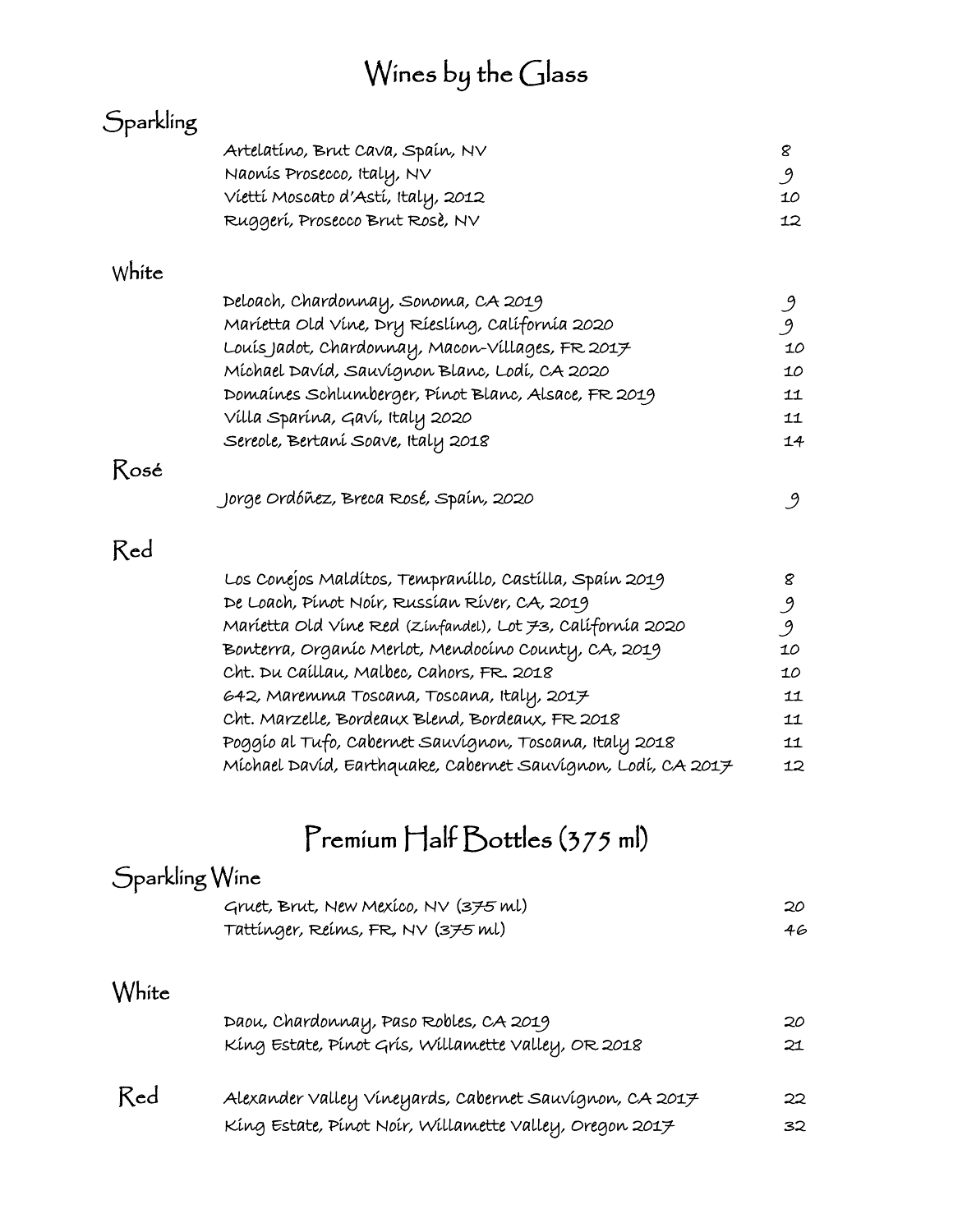### White Wines

#### Sparkling Wines

| Artelatíno, Brut Cava, Spaín, NV                         | 25  |
|----------------------------------------------------------|-----|
| Naonis, Prosecco, Italy, NV                              | 27  |
| Aríone, Mama Mango, Moscato, Italy NV                    | 28  |
| Víettí, Moscato d'Astí, Italy, 2018                      | 31  |
| Valdo, Floral Brut Rose, Italy, NV                       | 34  |
| Níno Franco, Rustíco Prosecco, Veneto, Italy, NV         | 38  |
| Gloría Ferrar, Blanc de Blanc, Champagne, FR             | 39  |
| Amelía, Bordeaux Rosè, NV                                | 45  |
| Domaine Carneros, Taittinger, Napa, California, 2016     | 56  |
| Roderer Estate, Brut, Anderson Valley, CA NV             | 64  |
| Ruggerí, Gíustíno B, Prosecco, 2017                      | 73  |
| Louis Roederer, Brut Premier, Champagne, France, NV      | 75  |
| Pol Roger, Extra Cuvee De Reserve, Champagne, France, NV | 105 |
| Míchel Gonet, Blanc de Blanc, Champagne, France, 2010    | 120 |
|                                                          |     |

#### Pinot Grigio & Rosè

| Jorge Ordonez, Breca Rosè, Spaín 2020                     | 30  |
|-----------------------------------------------------------|-----|
| Chateau Nestuby, Roxanne, Rosè, 2019                      | 36  |
| DOAU, ROSE, PASO RODLES, CA 2019                          | 38  |
| Elena Walch, 20/26, Rosato, Alto Adíge, IT 2019           | 40  |
| Elena Walch, Pínot Grígío Selezíone, Alto Adíge, IT, 2018 | 42. |
| Chateau Míraval Rosè, Provence, France, 2019              | 57  |
| Dme Ott, Château Romassan, Rose, Castellet, France 2020   | 90  |

#### Blancs ~Chenin, Pinot & Sauvignon

| Domaines Schlumberger, Pinot Blanc, Alsace, France 2019            | 30 |
|--------------------------------------------------------------------|----|
| Erath, Pinot Gris, Dundee, Oregon 2019                             | 32 |
| Míchael Davíd, Sauvignon Blanc, Lodí, CA 2020                      | 33 |
| Ronco delle Betulle, Villa Olíes Bíanco, Fríulí-Venezía Gíulía, IT | 38 |
| Tramín, Sauvígnon Blanc, Alto Adíge, Italy 2019                    | 43 |
| Galeríe, 'Naíssance,' Sauvignon Blanc, Napa Valley, CA 2018        | 51 |
| Alphonso Mellot, La Moussíere, Sancerre, France, 2018              | 75 |
| Die Ott, Clos Mireille, Cotes De Provence, Blanc de Blanc, 2018    | 90 |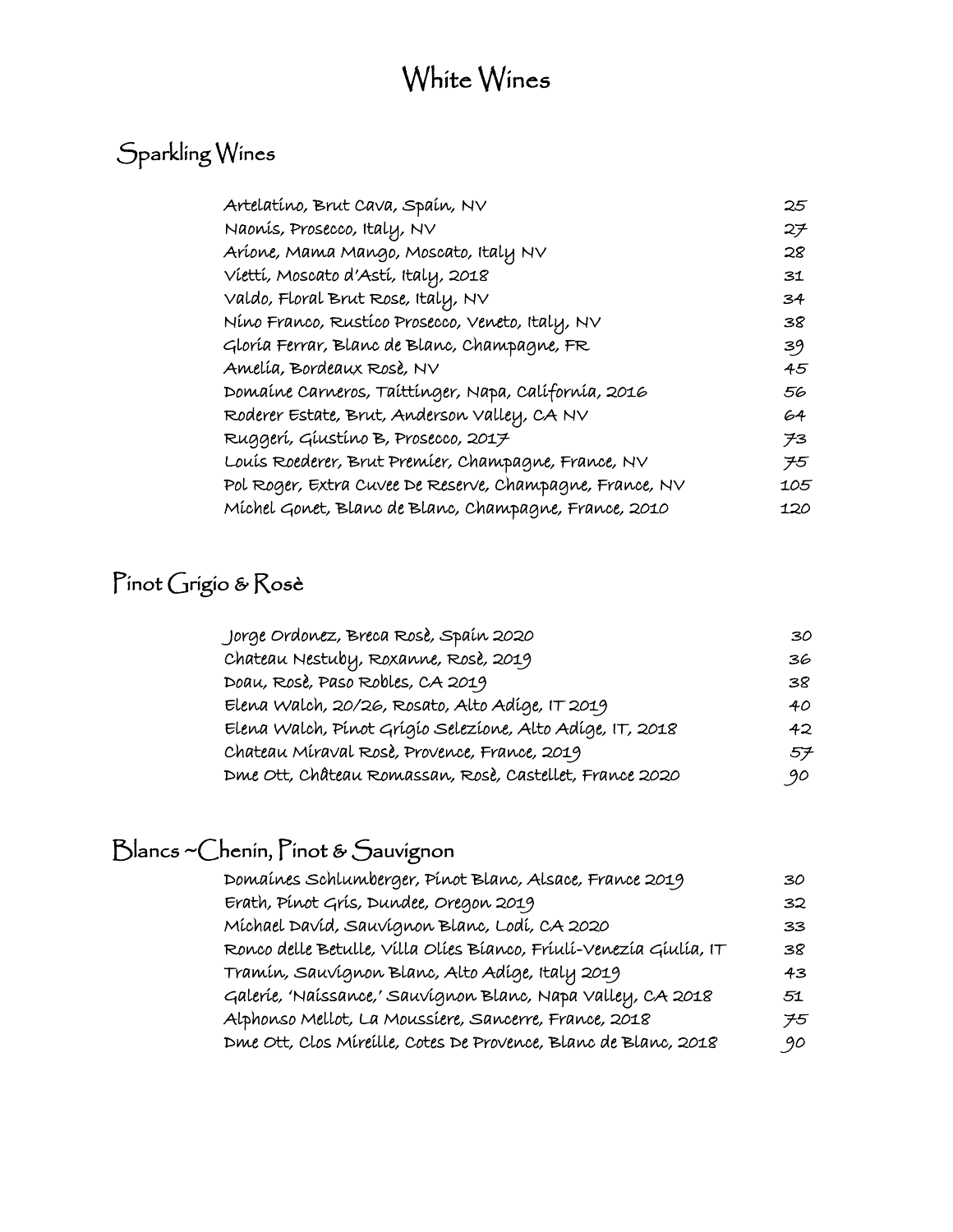### Gewürztraminer and Riesling

| Maríetta Old Vine, Dry Ríeslíng, Calífornía 2020                 | 33. |
|------------------------------------------------------------------|-----|
| Pfaffl Grüner Veltliner, Zeisen, Austria 2018                    | 44  |
| Domaine Zind Humbrecht, Gewürztraminer, Turckheim FR, 2018       | 52  |
| Chateau Montelena, Reisling, Napa, California 2017               | 64  |
| Koehler Ruprecht, Riesling Spätlese Trocken, Pfalz, Germany 2009 | 75  |

#### Chardonnay

| Deloach, Chardonnay, Russian River, CA, 2019                  | 28  |
|---------------------------------------------------------------|-----|
| Louís Jadot, Chardonnay, Macon-Villages, FR 2019              | 33  |
| Bastíaních, Chardonnay, Víní Orsone Venezía, It.2017          | 36  |
| Míchael Davíd, Chardonnay, Lodí, CA. 2018                     | 38  |
| Château Buena Vista, Chardonnay, Carneros, CA 2018            | 40  |
| Hartford Court, Chardonnay, Russian River Valley, 2017        | 42  |
| BonAnno, Chardonnay, Carneros, CA 2017                        | 44  |
| Louis Jadot, Pouilly Fuisse, Mâconnais, FR 2018               | 68  |
| Grgích Hills Estate, Chardonnay, Napa Valley, CA 2018         | 75  |
| Jordan, Chardonnay, Russían Ríver, Sonoma, CA 2017            | 84  |
| La Píetra, Chardonnay, Toscana, Italy 2019                    | 88  |
| Flowers, Chardonnay, Sonoma, CA 2017                          | 90  |
| Cakebread Cellars, Chardonnay, Napa Valley, CA 2018           | 95  |
| Les Vieilles Vignes, Chassagne-Montrachet, Bourgogne, FR 2016 | 170 |
|                                                               |     |

### Enticing Blends & Mediterranean Varietals

| Vílla Antínorí, Toscana Bíanco, Toscano, Italy 2019                  | 27  |
|----------------------------------------------------------------------|-----|
| Famílle Perrín, Cotes de Rhone, France 2019                          | 28  |
| Nísía, Ruerda Verdejo, Spaín 2018                                    | 31  |
| Esporao Bíco Amarelo, Vínho Verde, Portugal 2020                     | 32  |
| Vílla Sparína, Gaví, Italy<br>2020                                   | 36  |
| Samas, Isola Deí Naraghí, Italy, 2018                                | 42  |
| Feudí Dí San Gregorío, Falanghína, Campanía, Italy 2014              | 45  |
| Pazo des Bruxas, Albaríto, Rías Baíxas, Spaín 2017                   | 45  |
| Sereole, Bertaní Soave, Italy, 2018                                  | 46  |
| Feudí Dí San Gregorío, Greco Dí Tufo, Campanía, Italy 2017           | 46  |
| Casal de Arman (Treíxadurra/Godello), Ríbeíro, Spaín 2015            | 48  |
| Dropello, Tenuta Fertuna, Toscano Bíanco, Toscano, Italy 2018        | 49  |
| Dme. Ott, Cotes de Provence, Clos Míreílle, Blanc de Blanc, FR, 2018 | 85  |
| Capellanía Marques de Murríeta, Ríoja, Spaín 2013                    | 105 |
| Gaja, Ca' Marcanda Vistamare, Toscana, Italy 2015                    | 135 |
|                                                                      |     |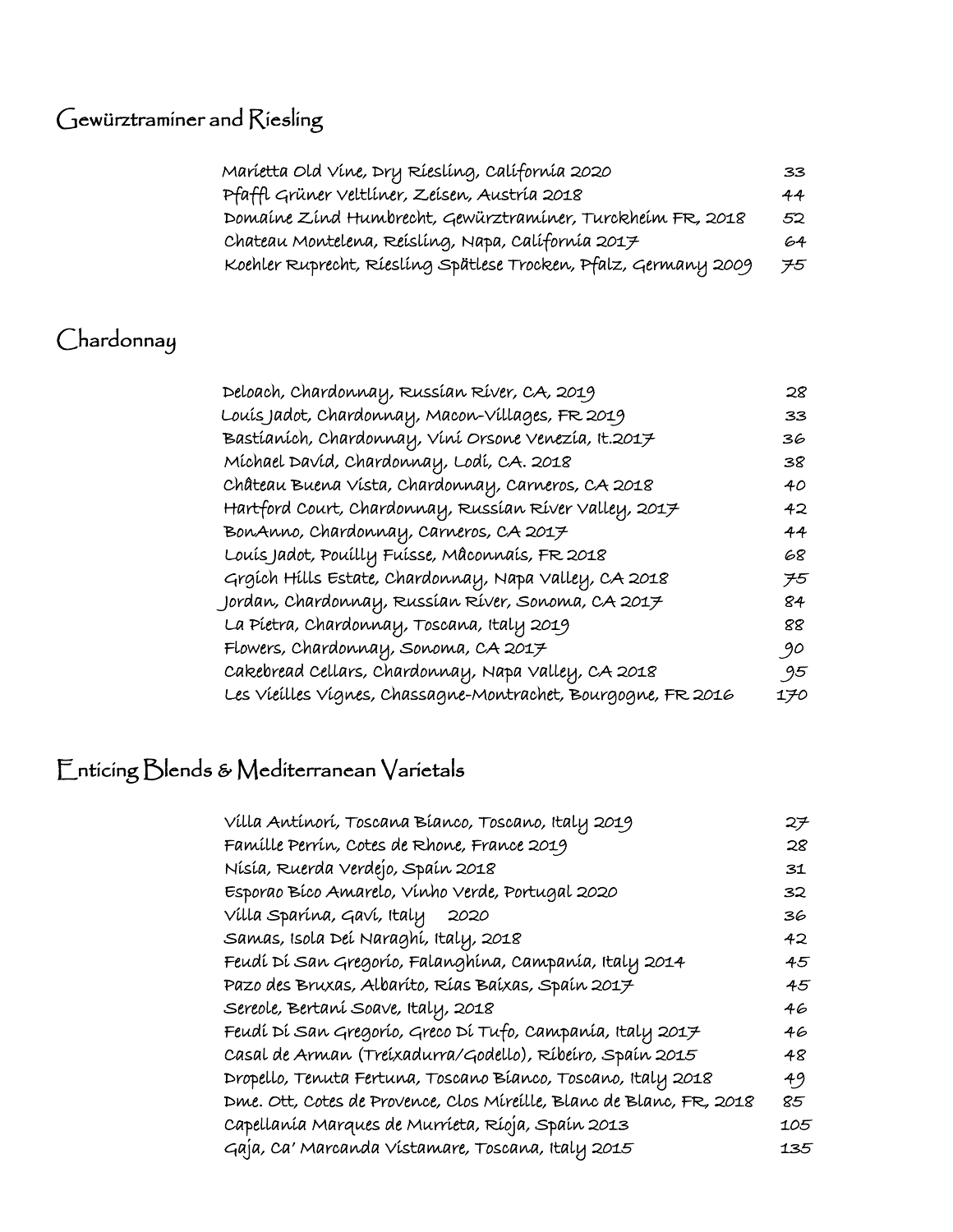## Red Wines

### Pinot Noir

| De Loach, Heritage Reserve, Pinot Noir, Sonoma, CA., 2019        | 30  |
|------------------------------------------------------------------|-----|
| Saracco, Pínot Noír, Píemonte, Italy, 2017                       | 38  |
| Baíleyana Fírepeak, Pínot Noír, Edna Valley, CA 2017             | 45  |
| Averaen, Pinot Noir, Willamette Valley, OR 2018                  | 49  |
| Jacques Gírardín, Vieílles Vígnes, Cote d'Or, Bourgogne, FR 2016 | 59  |
| Belle Glos, Pínot Noír, Santa María Valley, CA 2020              | 75  |
| J Víneyards, Pínot Noír, Estate-Russían Ríver Valley, CA 2017    | 90  |
| Martínellí, "Bella Vígna", Russían Ríver Valley, CA 2017         | 93  |
| Flowers, Pinot Noir, Sonoma, CA 2018                             | ゥチ  |
| Craggy Range, Pinot Noir, New Zealand, 2017                      | 103 |
|                                                                  |     |

#### Merlot

| Bonterra, Organíc Merlot, Mendocíno County, CA 2017 | 32. |
|-----------------------------------------------------|-----|
| Fabelist, Merlot, Paso Robles, CA., 2019            | 39  |
| Duckhorn 'Decoy', Merlot, Sonoma County, CA 2018    | 54  |
| St Francis Reserve, Merlot, Sonoma, 2015            | 87. |

#### Cabernet Sauvignon

| Poggío al Tufo, Tommasí Cabernet Sauvignon, Toscana, Italy 2018  | 38  |
|------------------------------------------------------------------|-----|
| Míchael Davíd, Earthquake, Cabernet Sauvignon, Lodí, CA 2017     | 42  |
| Gran Coronas, Cabernet Sauvignon, Torres, Spaín 2016             | 45  |
| Katheríne Goldschmídt, Cabernet Sauvignon, Alexander Valley 2018 | 48  |
| Justín, Cabernet Sauvígnon, Paso Robles, CA 2017                 | 60  |
| Daou, Reserve Cabernet Sauvignon, Paso Robles, CA 2019           | 85  |
| Crossbarn, Cabernet Sauvignon, Napa Valley, CA 2019              | 90  |
| Neal Famíly Vineyard, Cabernet Sauvignon, Napa, CA 2013          | 100 |
| Stags Leap, Cabernet Sauvignon, Napa Valley, CA 2016             | 105 |
| Frog's Leap, Rutherford Estate, Cabernet Sauvignon, CA 2017      | 115 |
| Sínegal, Cabernet Sauvignon, Napa Valley, 2017                   | 120 |
| Love Hammer, Cabernet Sauvignon, Napa Valley, CA 2016            | 145 |

#### Zinfandel

| Maríetta Old Víne Red (Zinfandel), Lot 73, Calífornía 2020         | 33  |
|--------------------------------------------------------------------|-----|
| Quívira, Zínfandel, Dry Creek Valley, CA 2017                      | 42. |
| St. Francis, Old Vines Zinfandel, Sonoma, CA 2017                  | 45  |
| Míchael Davíd, Lust, Lodí, CA 2013                                 | 90  |
| Rídge, Lytton Spríngs (zinfandel Blend), Dry Creek Valley, CA 2017 | 92  |
| Robert Bíale, Paganí Ranch, Zínfandel, Sonoma, CA 2015             | 120 |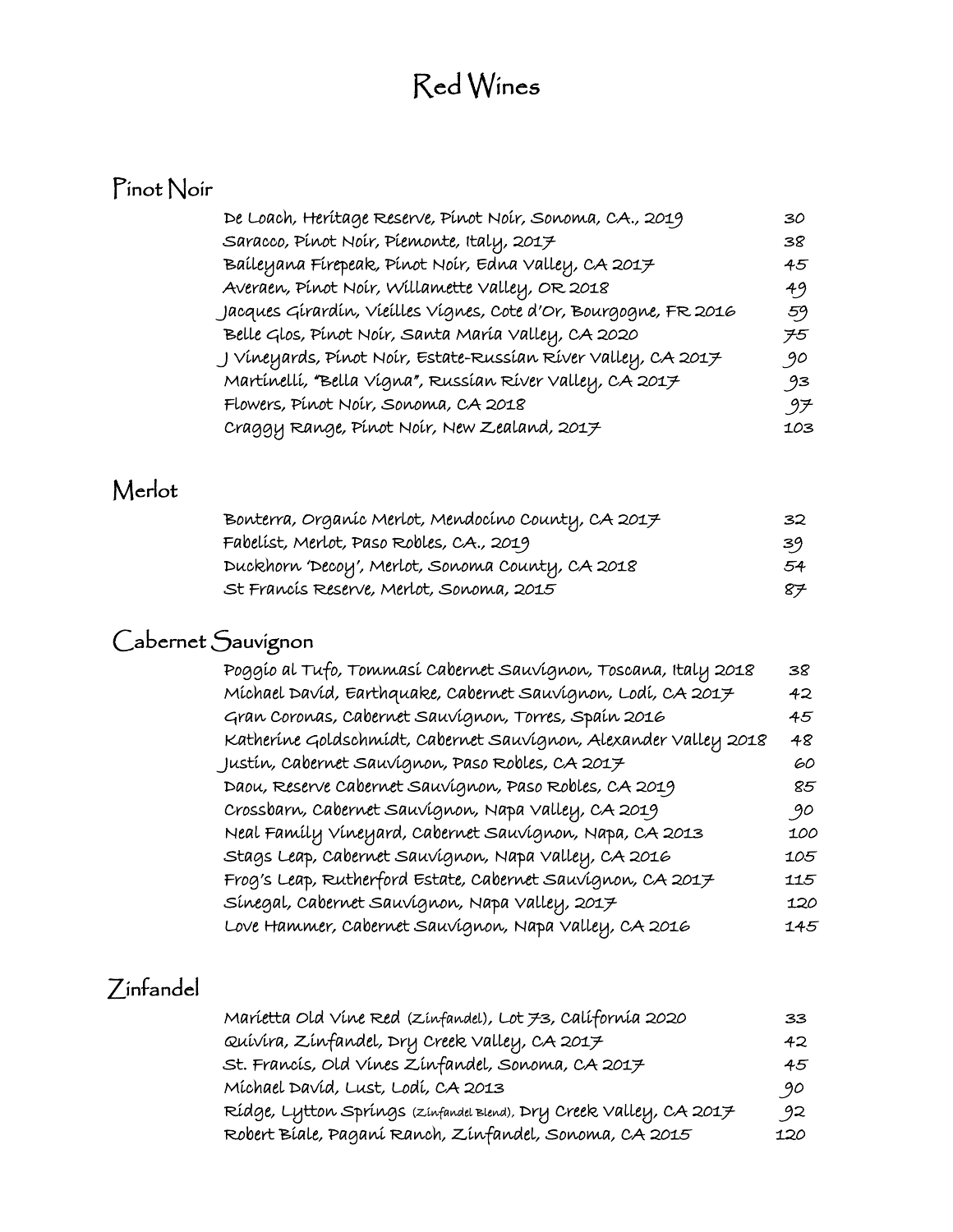## Syrah, Petite Sirah, & Grenache

| Lechuza, Garnacha, Toledo, Spaín 2019                                          | 30.             |
|--------------------------------------------------------------------------------|-----------------|
| Michael David, Petite Petit (85% petite sirah,15% petit verdot), Lodi, CA 2017 | 33 <sub>1</sub> |
| Clos de Gílroy, Grenache, Monterey, CA 2018                                    | 33              |
| Neal, Petite Syrah, Napa Valley, CA, 2012                                      | 52.             |
| Halter Ranch Vineyard, Syrah, Paso Robles, CA 2018                             | 69              |
| E. Guígal, Syrah, Saínt-Joseph, FR 2016                                        | 70              |
| Robert Bíale Petíte Syrah, Royal Puníshers, Napa, CA 2019                      | 98              |

## Italy

| Pasqua Passímento, Red Blend, Verona, Italy 2016                      | 33  |
|-----------------------------------------------------------------------|-----|
| 642, Maremma Toscana, Toscana, IT, 2016                               | 35  |
| Tenuta dí Arceno, Chíantí Classíco, Toscana 2015                      | 36  |
| Morgante, Nero D'Avola, Sícílía 2014                                  | 38  |
| Saracco, Pínot Noír, Píemonte, 2017                                   | 38  |
| Elena Walch, Schiava, Alto Adige 2018                                 | 39  |
| Montessu, Isola deí Nuraghí, Sardegna, 2017                           | 48  |
| Casadeí, Sogno Medíterraneo, Toscana, 2017                            | 48  |
| Tenute Sílvío Nardí, Rosso Dí Montalcíno, Montalcíno 2017             | 60  |
| Ornellaía, "Le Volte", Super Toscana 2017                             | 62  |
| Zenato, Rípassa, Valpolícella Superíore, Veneto 2016                  | 69  |
| Le Dífese, Tenuta San Guído, Toscana, Italy 2018                      | 78  |
| $G.$ Nada, Barbaresco, IT, 2015                                       | 87  |
| Bruno Gíacosa, Nebbíolo D'Alba, Neíve, 2018                           | 105 |
| Tenuta San Guído, Guídalberto, Toscana 2013                           | 121 |
| M. Chíarlo, Barolo, Tortoníano, Italy 2012                            | 126 |
| Agrícola Puníca, Barrua, Isola deí Nuraghí, Italy, 2016               | 130 |
| Valadorna, Toscana, Italy 2013                                        | 143 |
| Brancaía, Ilatraía, (cab sauv, petit verdot, cab Franc), Toscana 2015 | 150 |
| Tommasí, Amarone, Della Valpolícella Classíco, Italy 2015             | 160 |
| Gaja Brunello di Montalcino, Pieve Santa Restituta, 2015              | 180 |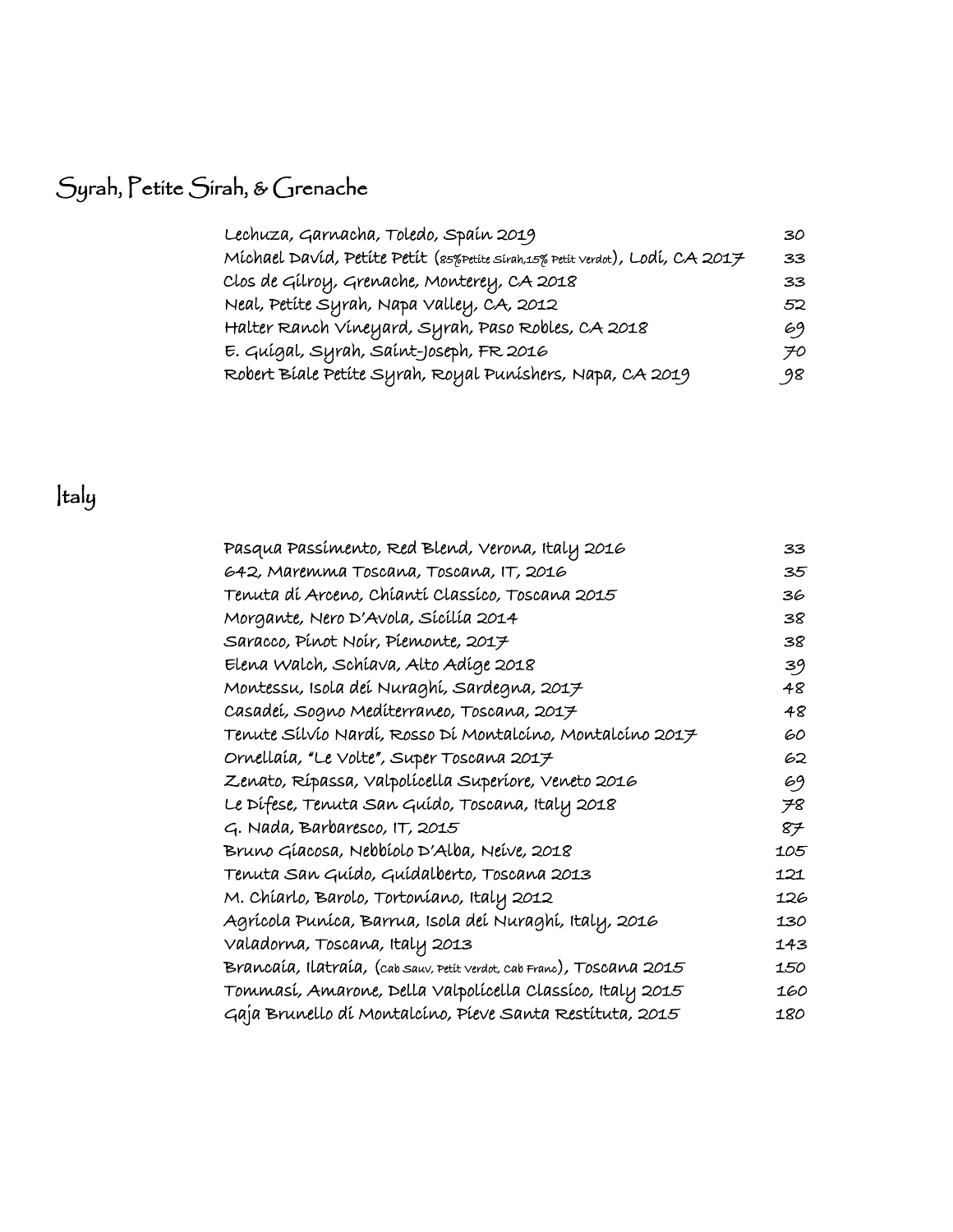#### France

| Château de Caíllau, Malbec, Cahors, France 2015                 | 33  |
|-----------------------------------------------------------------|-----|
| Château La Marzelle, Bordeaux Blend, France 2015                | 38  |
| Maríe de Beauregard, Cabernet Franc, Chínon, France 2017        | 38  |
| Château Barreyre, Bordeaux, France 2015                         | 52  |
| Domaíne La Garrígue, Vacqueyras, Rhone, France 2017             | 52  |
| J. Gírardín, Víeílles Vígnes, Cote d'Or, Bourgogne, France 2016 | 59  |
| Domaíne Du Grapíllon, 1806, Gígondas, France 2016               | 63  |
| E. Guígal, Syrah, Saínt-Joseph, France 2016                     | 70  |
| Château Armens, Saint Émilion Grand Cru, Bordeaux, FR 2018      | 85  |
| Louís Jadot, Gevrey-Chambertín, Cotes de Nuíts, France 2015     | 120 |
| Château Certan Marzelle, Bordeaux, Pomerol, France 2007         | 150 |
| E. Guígal, Chateauneuf du Pape, Ampuís, France 2017             | 160 |
| Château Lasségue, Saínt Émílíon, St. Hippolyte, France 2009/10  | 180 |
|                                                                 |     |

#### Domestic Varietals & Blends

| Míchael Davíd, Petíte Petíte (eszpetite sirah,15% petit verdot), Lodí, CA 2015 | 33  |
|--------------------------------------------------------------------------------|-----|
| Sutclíffe, Cínsaut, McElmo Canyon, CO, 2018                                    | 60  |
| Millbrandt, Sentinel, Whaluke Slope, WA 2011                                   | 63  |
| Orín Swíft Cellars, Abstract (Merlot, syrah, P. Sírah), Napa, CA 2018          | 65  |
| Cyrus, Alexander Valley, CA 2015                                               | 110 |
| Overture by OPUS, Bordeaux Blend, Napa Valley, CA, MV                          | 285 |

#### Exciting Varietals & Foreign Blends

| Bodega de Barahonda, Monastrell, Syrah, Yecla, Spaín, 2018   | 36  |
|--------------------------------------------------------------|-----|
| Catena, Malbec, Mendoza, Argentína 2018                      | 46  |
| Coster dels Olívers, Príorat, Spaín 2018                     | 49  |
| Marques de Murríeta Reserve, Tempraníllo, Spaín 2015         | 62  |
| Abadía Retuerto Seleccion Especía., Sardon Duero, Spain 2015 | 78. |
| Martínet Brut, Red Blend, Príorat, Spaín 2018                | 80. |